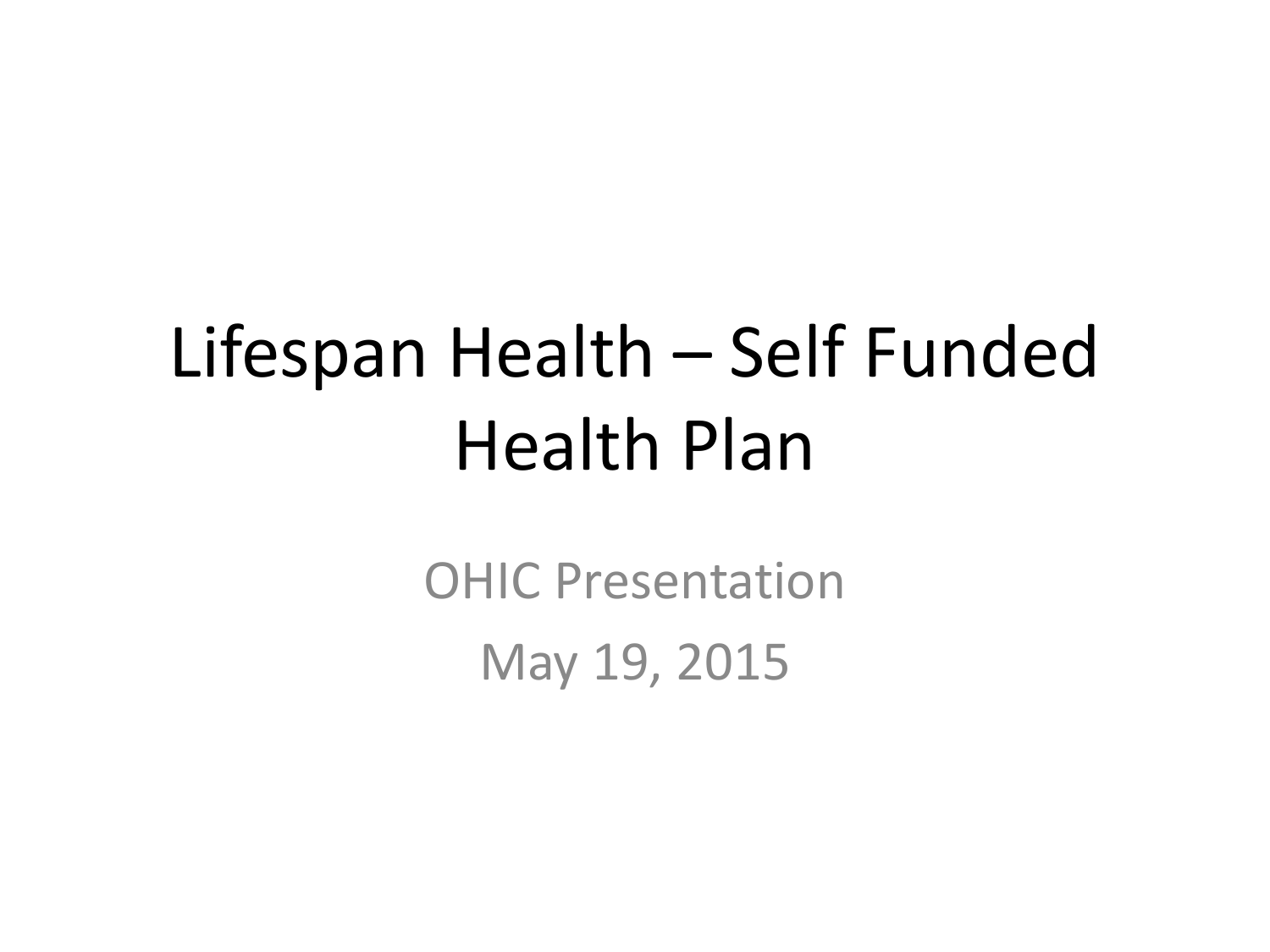# Background

- Self funded in 2002
- Over 14,000 employees 78% female (over 4,000 in unions)
	- 25,000 covered lives in all plans
	- 2,200 lives covered by union plan
- \$140 million annual total spend – Employees contribute about 20% on average
- Average 3.55% increase in working premiums per year since 2006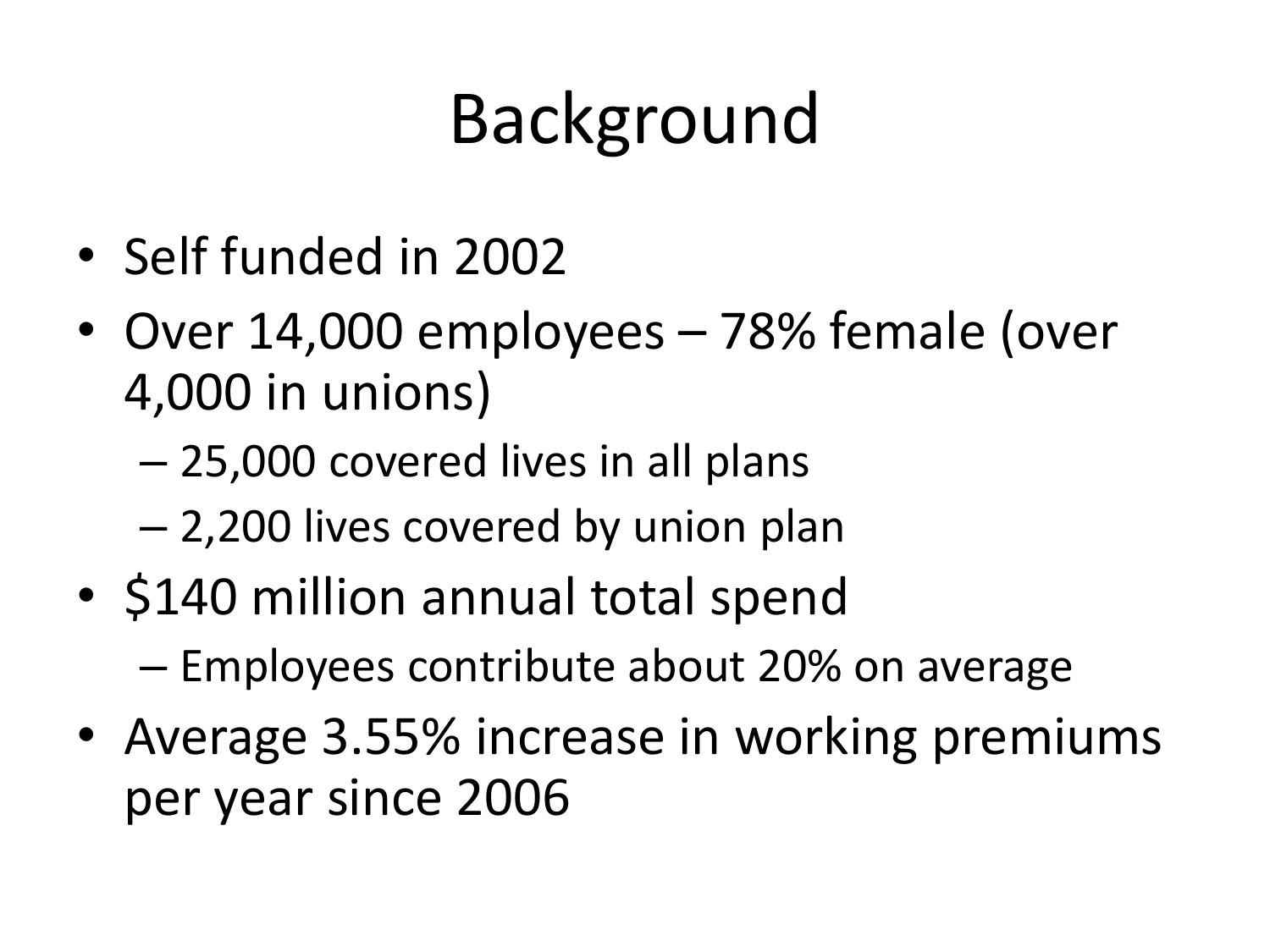# Self Funded for Health Insurance

- Company assumes full risk for medical/pharmacy claims
	- May utilize stop loss coverage for high cost claims
- Utilize third party administrator (TPA) and other vendors to:
	- Manage provider network/rates
	- Process provider claims
	- Customer service
	- Care and disease management
	- Health promotion
	- Pharmacy benefits
	- Consulting and Actuary services
	- Medical and pharmacy claim data
- Analyze plan's claim data to manage the plan and develop strategies and programs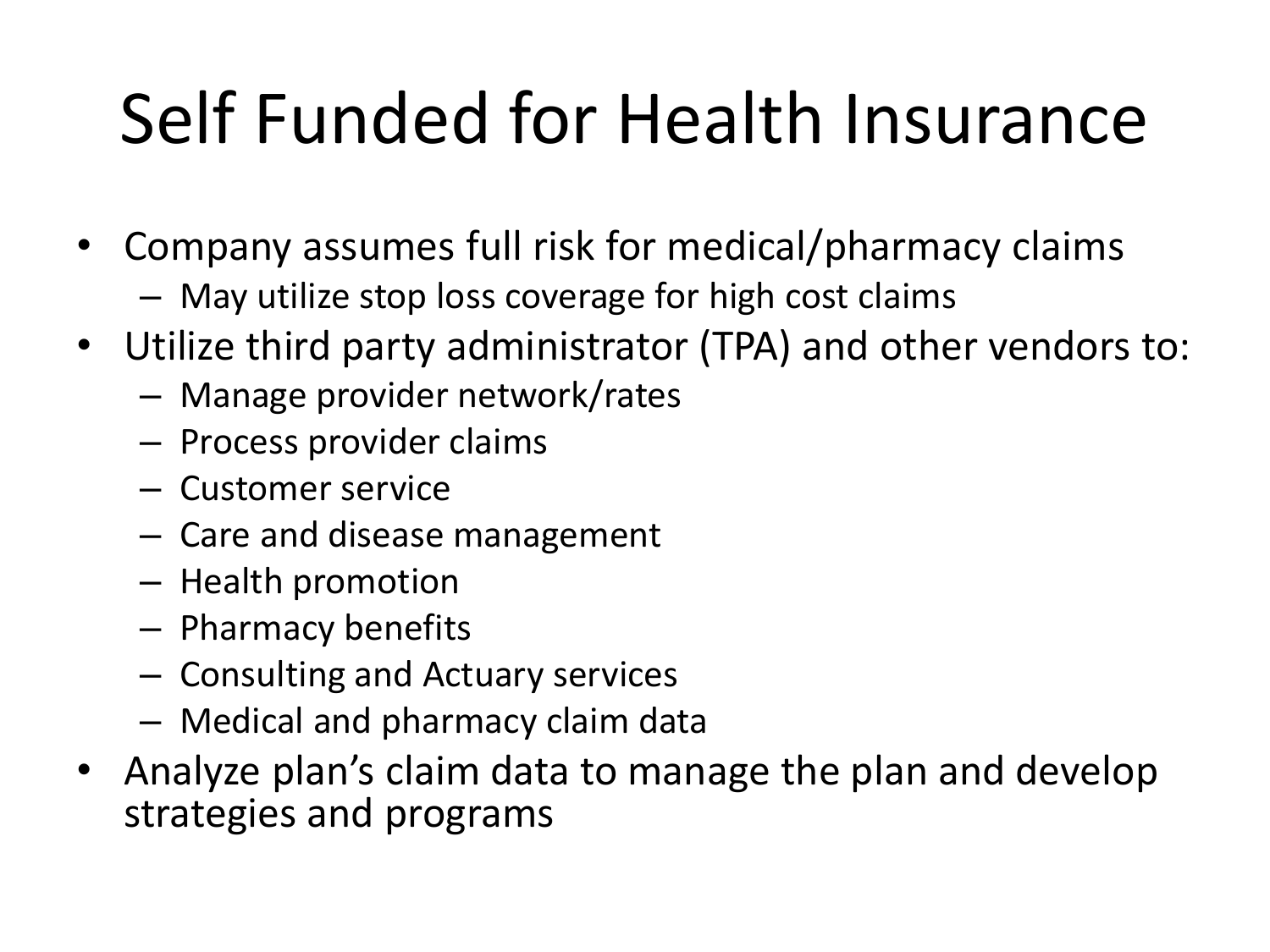- \$600 surcharge for Tobacco users Based on American Cancer Society recommendations
- Tiered Network (medical)
	- Modest copays, very limited deductibles (1 plan)
		- Tier 1 \$0 or \$15
		- Tier 2 \$30 to \$500
	- Applies to Hospitals (I/P & O/P), Ambulatory Surgery, Pharmacy, Labs, Diagnostic Imaging, Durable Medical Equipment, Specialist Physicians
	- Primary care all Tier 1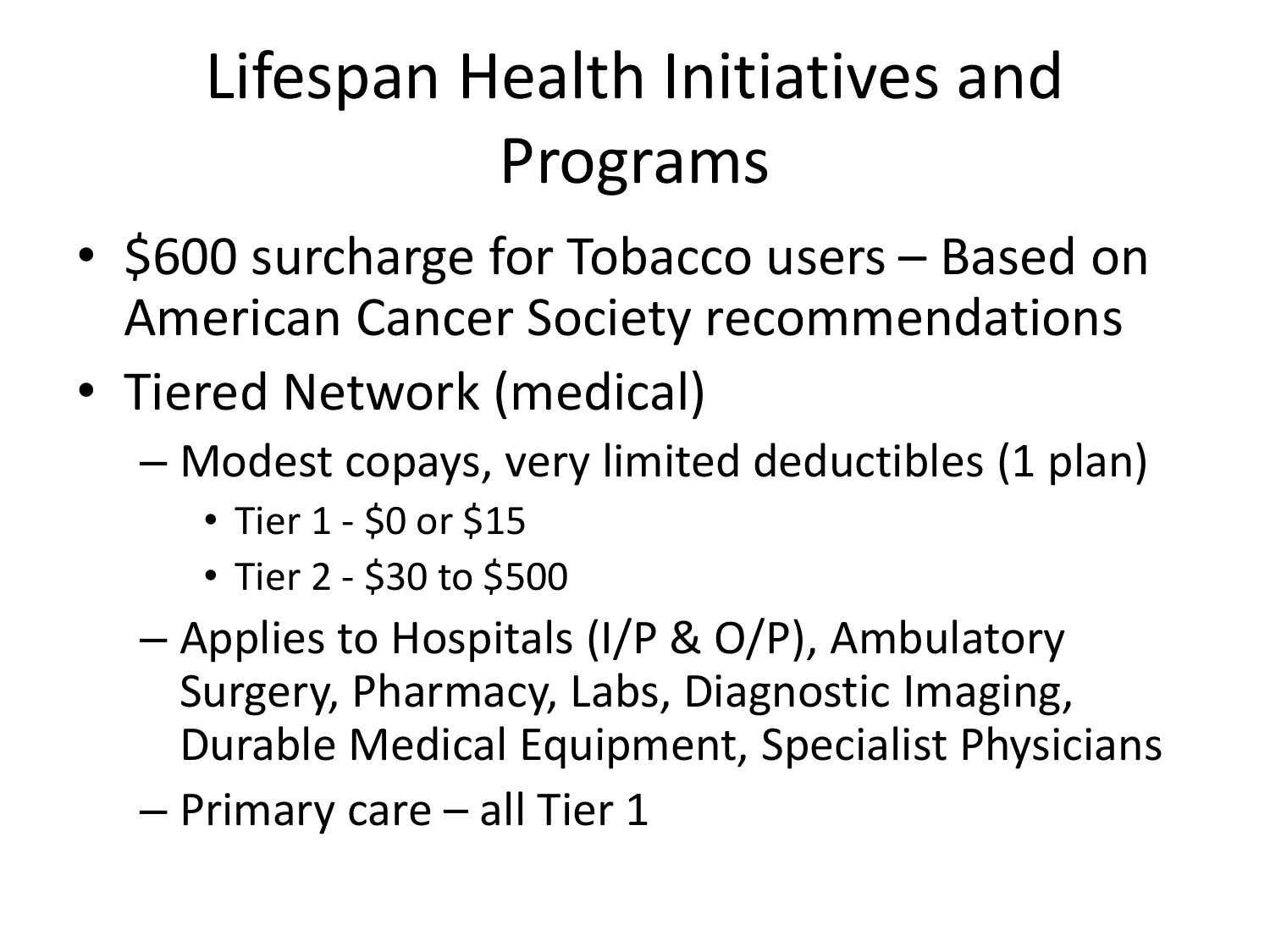- Pharmacy
	- Modest co-pays \$7,\$25, \$40, \$75 (TPA network)
- Lifespan pharmacy
	- RIH and TMH based pharmacy to support care at discharge and employee prescriptions
	- Lower co-pay for employees if prescriptions obtained through Lifespan Pharmacy
		- \$3.50/\$12.50/\$20.00/\$35.00
	- Over 20% of prescription volume through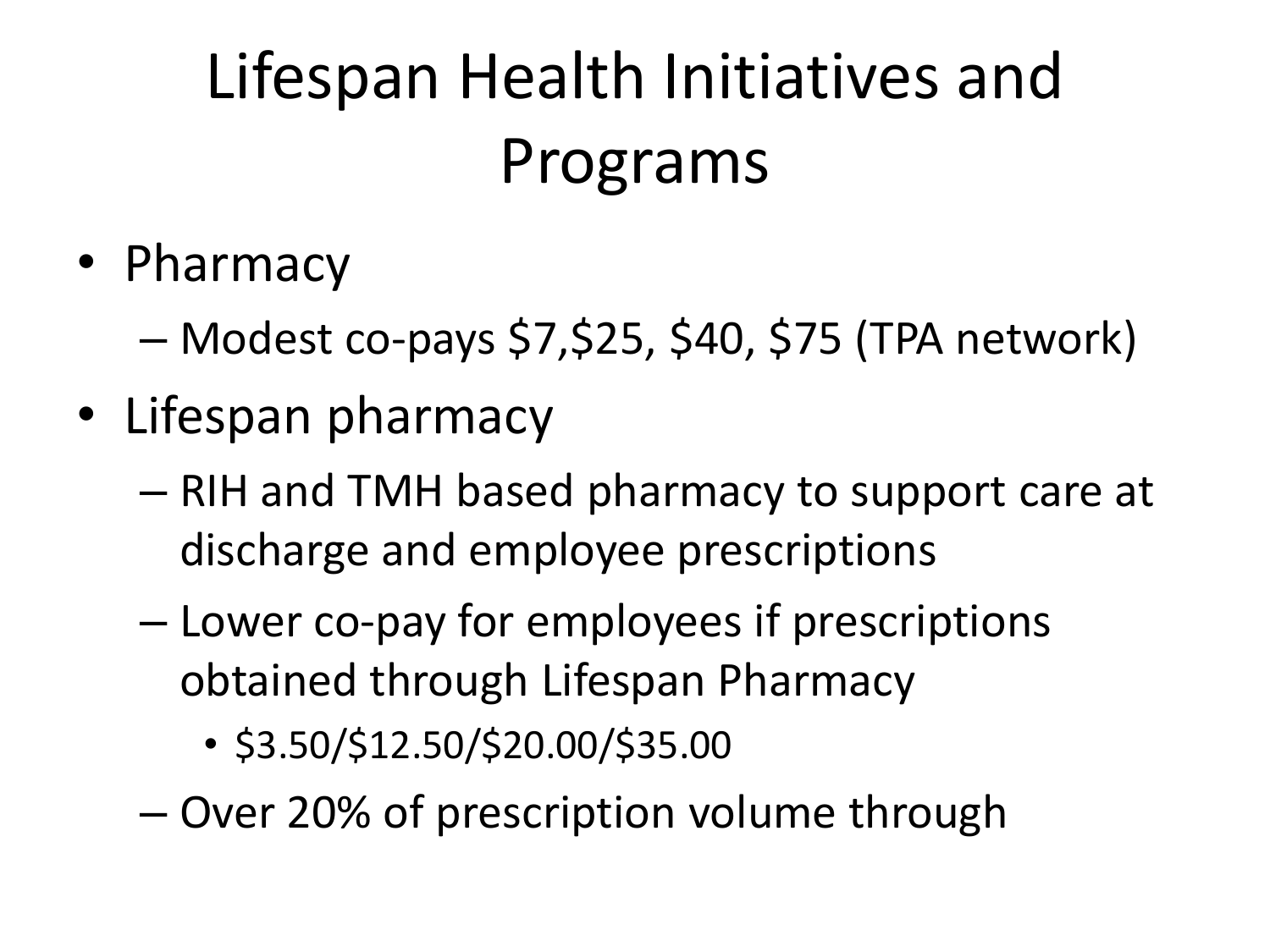- Lifespan Healthy Rewards
	- \$300 incentive per employee/spouse for
	- Primary care MD visit/documentation
	- BMI <30 or 5% weight loss
	- Non-tobacco user
	- Weight loss programs
		- Based on Lifespan Behavioral Medicine Research Rena Wing, PhD
	- Bariatric and other weight loss surgery
		- Eliminated 6 month wait
	- Tobacco cessation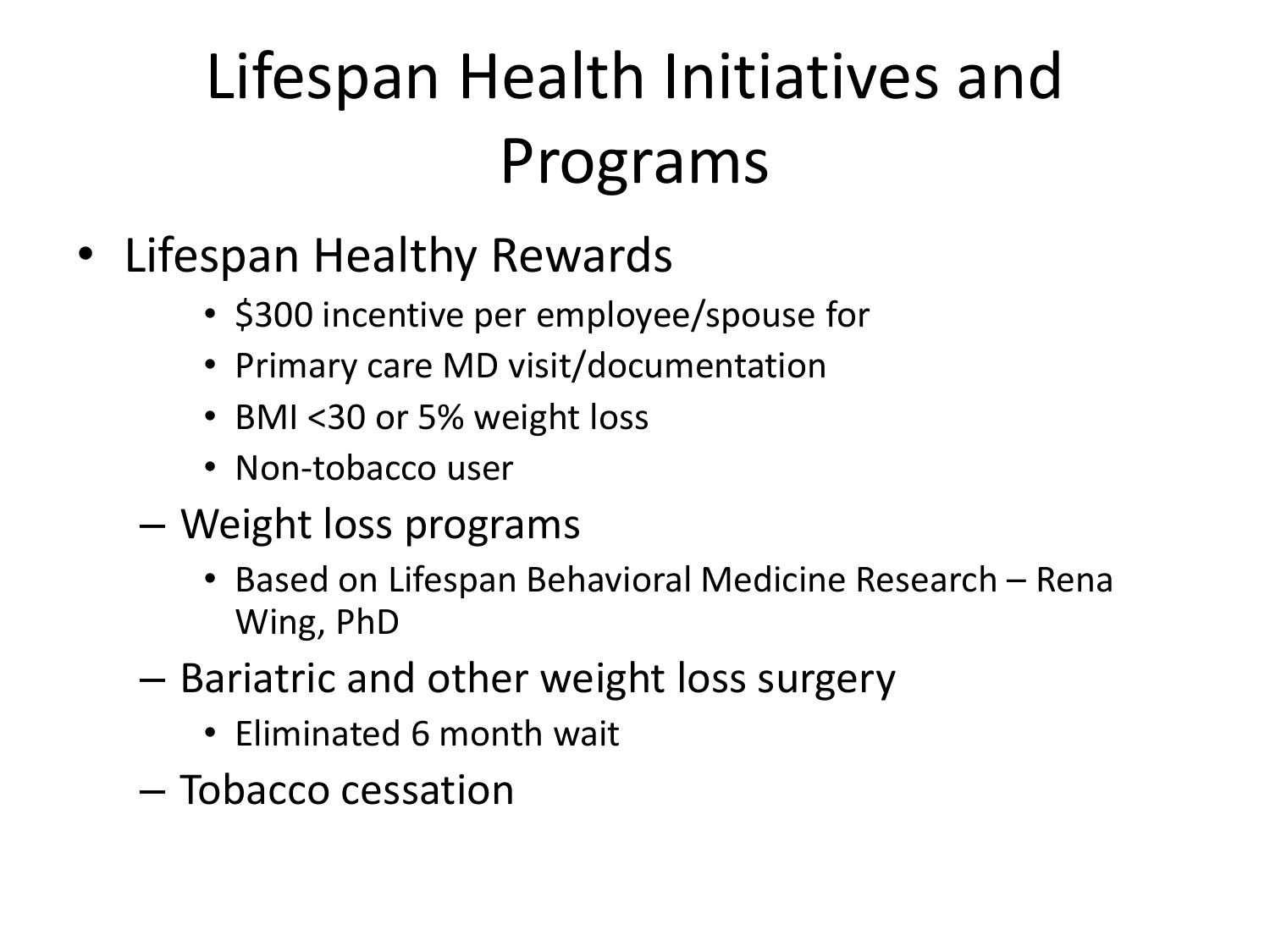- Employee & Occupational Health Services
	- Offices at all hospital sites (RIH includes two MDs)
	- Management of Workers' Compensation and LOA/FMLA programs
	- Employee Health vaccinations, screenings, TB tests, pre-employment screening
	- Walk in care (MD and Nurse)
	- Working Healthy Health Promotion
		- Manager/health educator, exercise physiologist, nutritionist, secretary